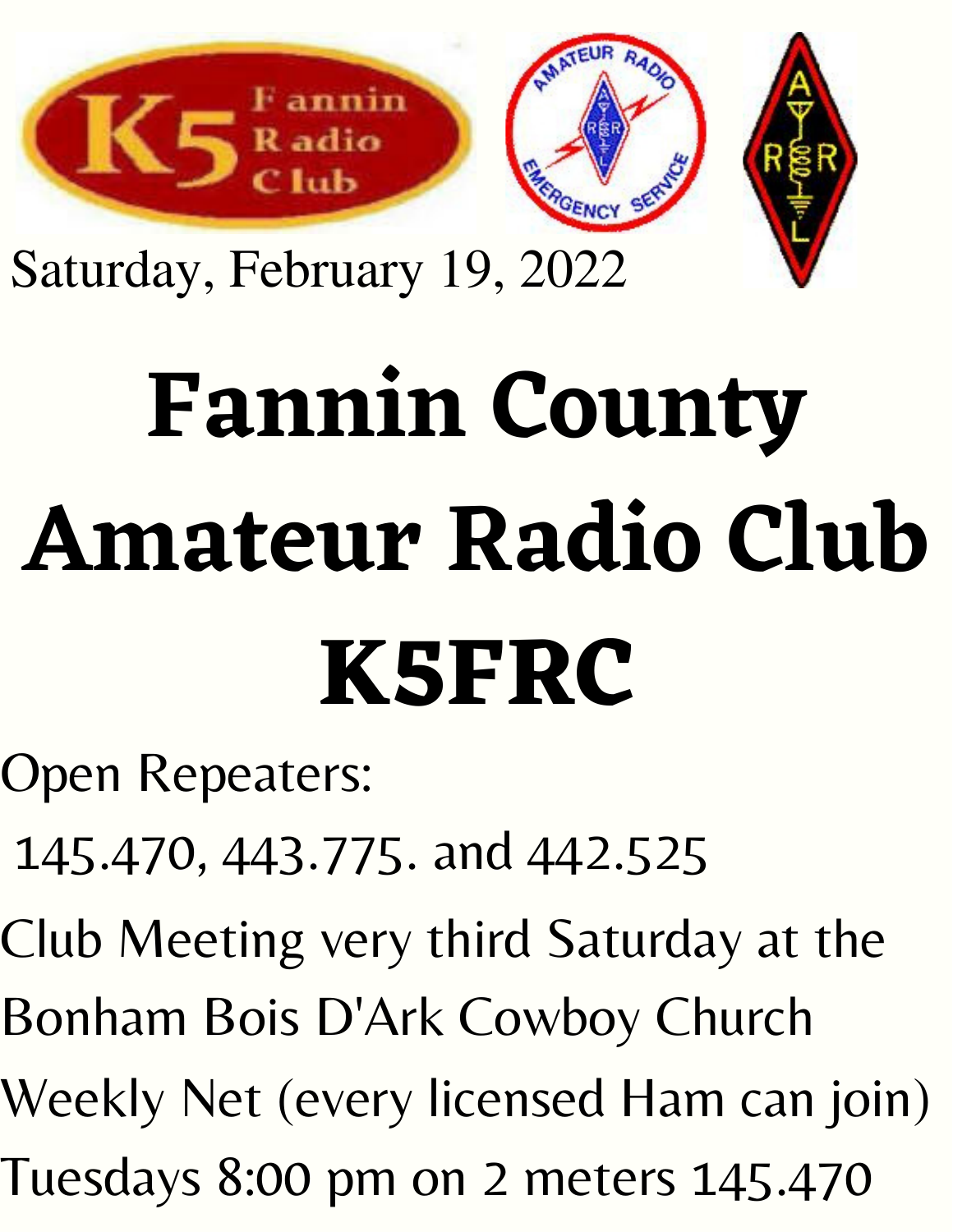# OFFICER REPORTS

#### President KF5KUW

What a year it has been so far, both good and bad. Now we are into our second month, so let's look forward to some more fun and entertainment.

Winter Field Day was a huge success! I was pleasantly surprised at how good our entries to the Chili/Soup cook-off tasted. The socializing was so rewarding, and top that off with some radio contacts, and what a weekend. I just have to remember to turn on the wireless router's multicast, so all the laptops can interact with the central data file…

And then the bad… We had freezing rain that coated trees and powerlines all across the county, knocking out power to over 6,000 residents, some for two or more days. For me, we only had some intermittent dropouts, but since we heat our house by a wood stove, we were toasty warm and comfortable. But not my antennas.

I was working with the National Weather Service throughout the freezing rain, passing along icing reports, trees down, power off, and slick bridges and roads. This lasted for almost 5 hours, finally turning into sleet and snow around 2:00 am. What a night. I heard a few branches breaking around my house, but whenever I looked out, I was not seeing anything serious. But when I woke up later than morning and looked outside, I was stunned.

I lost every HF antenna except my brand new terminated folded dipole (but the mast it was on became a pretzel). My Hex Beam was a mangled mess. And I lost one of my dual band VHF/UHF base antennas. Lastly, I am not sure how much damage my satellite antennas took, as those are now on my back burner while I try to get this mess cleaned up. That took 2-1/2 days...

Don't forget to join us every Tuesday at 8:00 pm for our weekly radio net. We are wanting to train more of our club to be able to run our net so that you can be prepared in case we need to do this for any inclement weather or special event.

We need to start planning for our Radio in the Park at Lake Texoma. Let's build upon what we learned at WFD and see how much fun we can have operating remotely from one of the islands in Lake Texoma.

It does appear that the Bonham bike rally, Autumn in Bonham, is not happening. I am scheduled to talk about this at the next Chamber of Commerce Board meeting, so we will see if there is any interest in reviving this event.

The Spirit of Bonham airshow is being scheduled again for this year. I will have more information on this soon.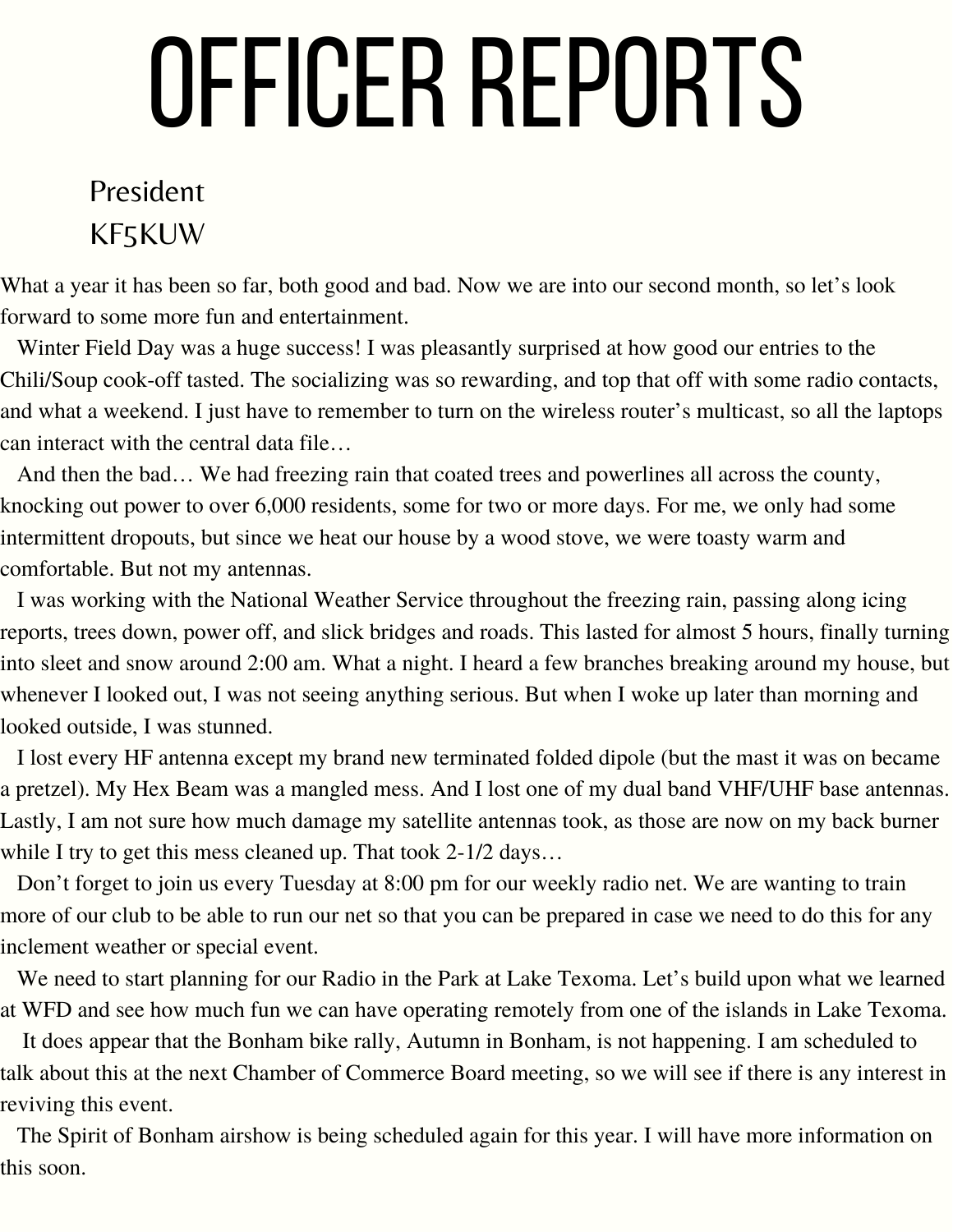#### Vice President KI5DQ

Hello from James Hunt – KI5DQ.

A 'lil about me:

- married, with a son at home.
- Prior callsign (only other one) KA9FHF.
- still working within the technical industrial world ... 37+ years.

Upcoming events this year include:

- February- APRS: Mike K5MJD
- March- Fox Hunting: TBD
- $\bullet$  April- $(?)$
- May- Radio Terms and settings: James KI5DQ
- June- Field Day Secrets: TBD
- July- Radio Testing and Operations: Mike K5MJD
- August- Special Event planning, logistics: James KI5DQ
- October- Special Event
- November- (?)
- December- None, have a happy holiday.

Treasurer KI5FHN

As of February 10, 2022 the club has \$5460.69 in its checking account and \$223.79 in its savings account.

All bills have been paid.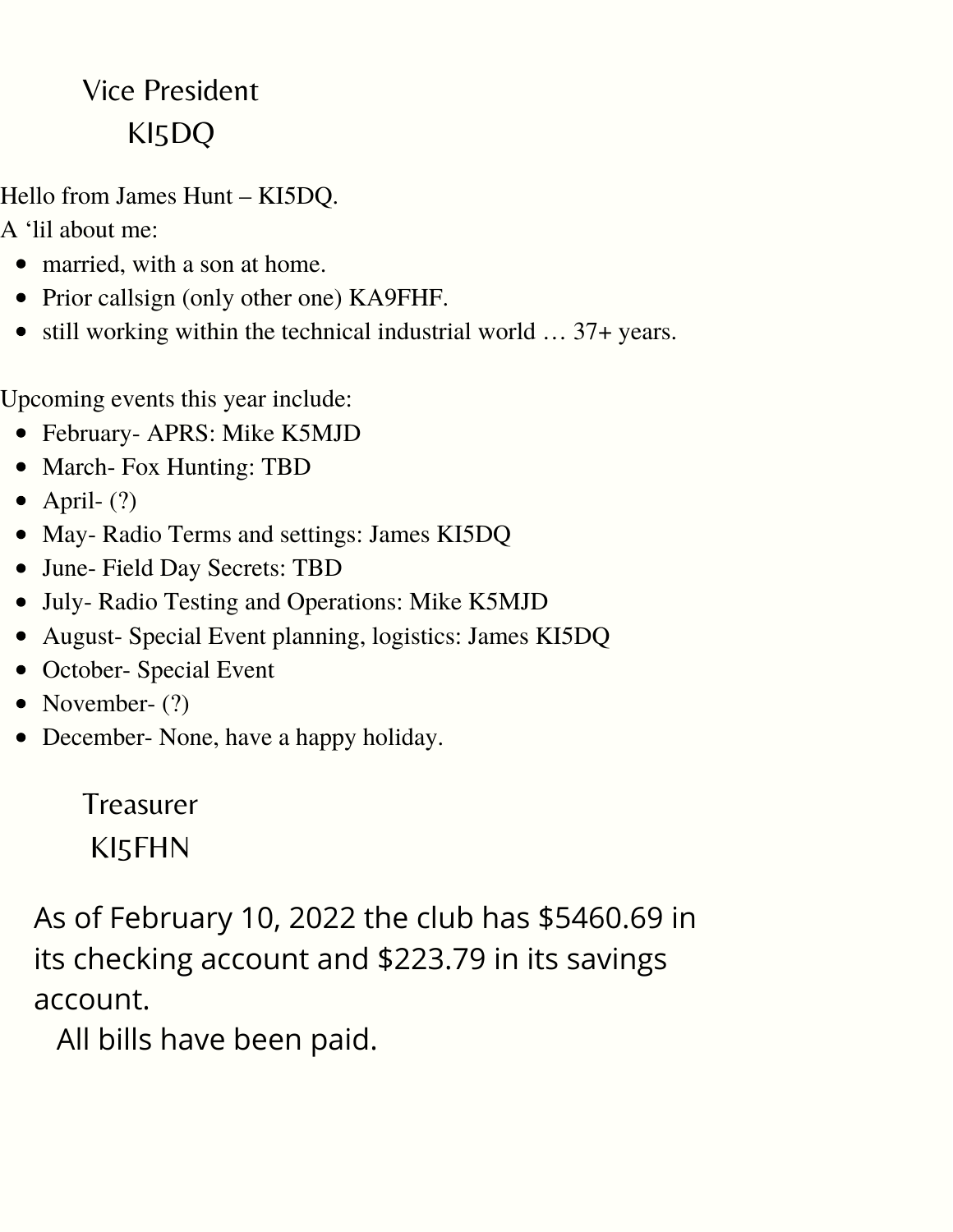### Secretary N5DJB January Meeting Minutes

Meeting opening with pledge and Prayer Officer reports Winter Feild Day planning and discussion with Mike, James Mark. Jeff Peeler mentions EMP Shield for radios TMC Bonham Radio net discussion (antennas not working) Morse Code discussion made by several club members Motion to adjourn meeting make by Mike Lindsey, Seconded by Jessie. Motion carried and meeting was adjourned.

For the full secretary report please email (dixie.binford16@gmail.com)

### WINTER FEILD DAY 2022

Results: 164 Phone contacts 4 multipliers Score =  $656$ 



Since we are a radio club, here is a recap of our setup. We operated off K5MJD's generator and marine battery for all radio power, so this earned us a bonus. We set up 2 folded dipole antennas perpendicular to one another (one N-S, the other E-W), as well as KI5DQ's portable Alpha Antenna military vertical antenna. Lastly, we had a laptop at each radio position, and these were linked together using the same database file, so you were notified immediately if someone else had already logged a call on that band with the station you were trying to work. Of course, it did take Christian, Mike, and myself several hours to get all the bugs worked out so that this actually worked as planned, finally realizing we had 1 setting not activated (lesson learned…).